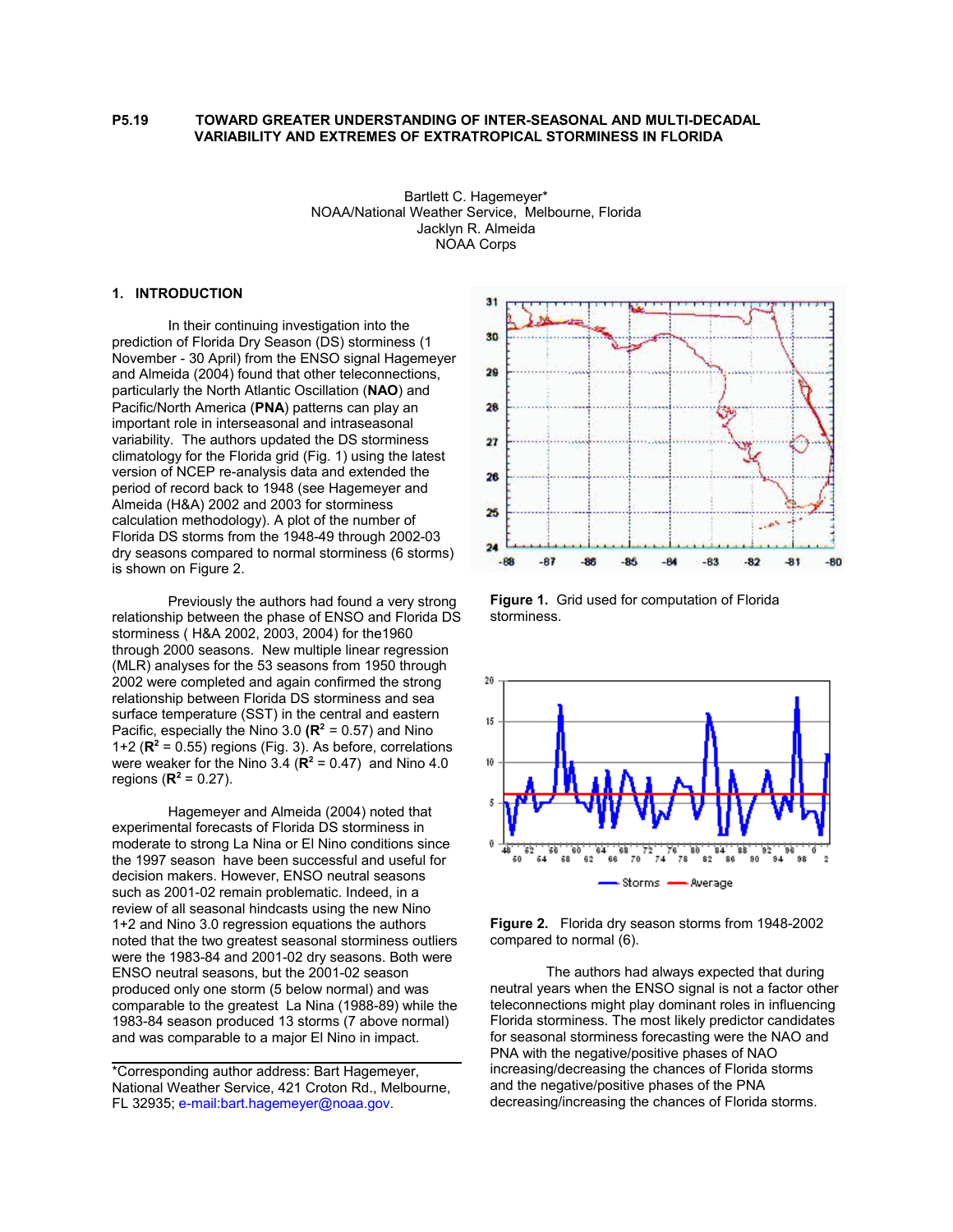The phasing of the two teleconnection patterns in the absence of ENSO was expected to have the most significant impact on seasonal storminess with positive PNA and negative NAO combining to enhance storminess and negative PNA and positive NAO combining to reduce storminess.

Anecdotal evidence was intriguing as the ENSO neutral 2001-02 dry season with only one storm was the season with the greatest difference between a seasonal average negative PNA and a seasonal average positive NAO of all 53 seasons. The lack of storminess in 2001-02 rivaled the great La Nina of 1988- 89. The ENSO neutral 1983-84 dry season with 13 storms had the fourth highest average PNA since 1950, exceeded only by the great El Ninos of 82-83 and 97-98, and the 1976-77 season. The average PNA was positive for every month of the dry season from November 1983 through April 1984. Storminess during the 1983-84 DS was remarkable, and only exceeded by the strong El Ninos of 1997-98, 1982-1983, and 1957-58.

The two outlier seasons of 1983-84 and 2001- 02 with the poorest storminess hindcast based purely on ENSO were two ENSO neutral years characterized by PNA and NAO outliers. Removing these two years from the database and re-computing the regression equations increased R<sup>2</sup> from 0.57 for 53 seasons to 0.65 for 51 seasons, a clear indication that accounting for the PNA and NAO in ENSO-based seasonal forecasts might result in improved results.

Discussions of La Nina and El Nino have become commonplace in the Media and among users of seasonal forecasts. Most customers have a basic understanding of how ENSO works. As users become more educated on the limitations of seasonal forecasts based on ENSO the focus will shift to other teleconnections like NAO and PNA, especially in neutral or weak ENSO seasons.

The authors' goals in this latest study are threefold: 1) investigate in more detail the PNA and NAO indices and their relationship to Florida storminess and develop conceptual models of their influence for educational aides to help decision-makers better understand the role of the PNA and NAO within the context of ENSO, 2) improve the seasonal prediction of Florida dry season storminess, especially during ENSO neutral seasons by incorporating a seasonal indicator of the NAO and PNA phase into the ENSO-based forecast scheme, and 3) explore long-term trends in Florida storminess.



**Figure 3.** SST areas used as predictors in MLR.

#### **2. THE PNA NAO AND FLORIDA DRY SEASON WEATHER**

Archives of daily and monthly (3-month running means centered on a given month) PNA and NAO indices from the Climate Prediction Center (CPC) since 1950 and maps of mean sea level pressure (MSLP), 250 mb U and 500 mb height from NCEP re-analysis data were used for this investigation.

From the CPC website: *The PNA pattern reflects a quadripole pattern of height anomalies, with anomalies of similar sign located south of the Aleutian Islands and over the southeastern United States. Anomalies with sign opposite to the Aleutian center are located in the vicinity of Hawaii, and over the interrmountain region of North America (central Canada) during the Winter and Fall (Spring).* Experience in Florida is that the positive phase of the PNA is generally characterized by the potential for enhanced storminess and the negative phase by the potential for reduced storminess.

From the CPC website: *The NAO exhibits little variation in its climatological mean structure from monthto-month, and consists of a north-south dipole of anomalies, with one center located near Greenland and the other center of opposite sign spanning the central latitudes of the North Atlantic between 35 N and 40 N. The positive phase of the NAO reflects below-normal height and pressure across the high latitudes of the North Atlantic and above normal heights and pressure over the central North Atlantic, the eastern United States and western Europe. The negative phase reflects an opposite pattern of height and pressure anomalies over these regions.* Experience in Florida is that the positive phase of the NAO is generally characterized by reduced storminess and the negative phase by increased storminess potential.

The authors' working theory was that negative NAO and Positive PNA were more conducive to Florida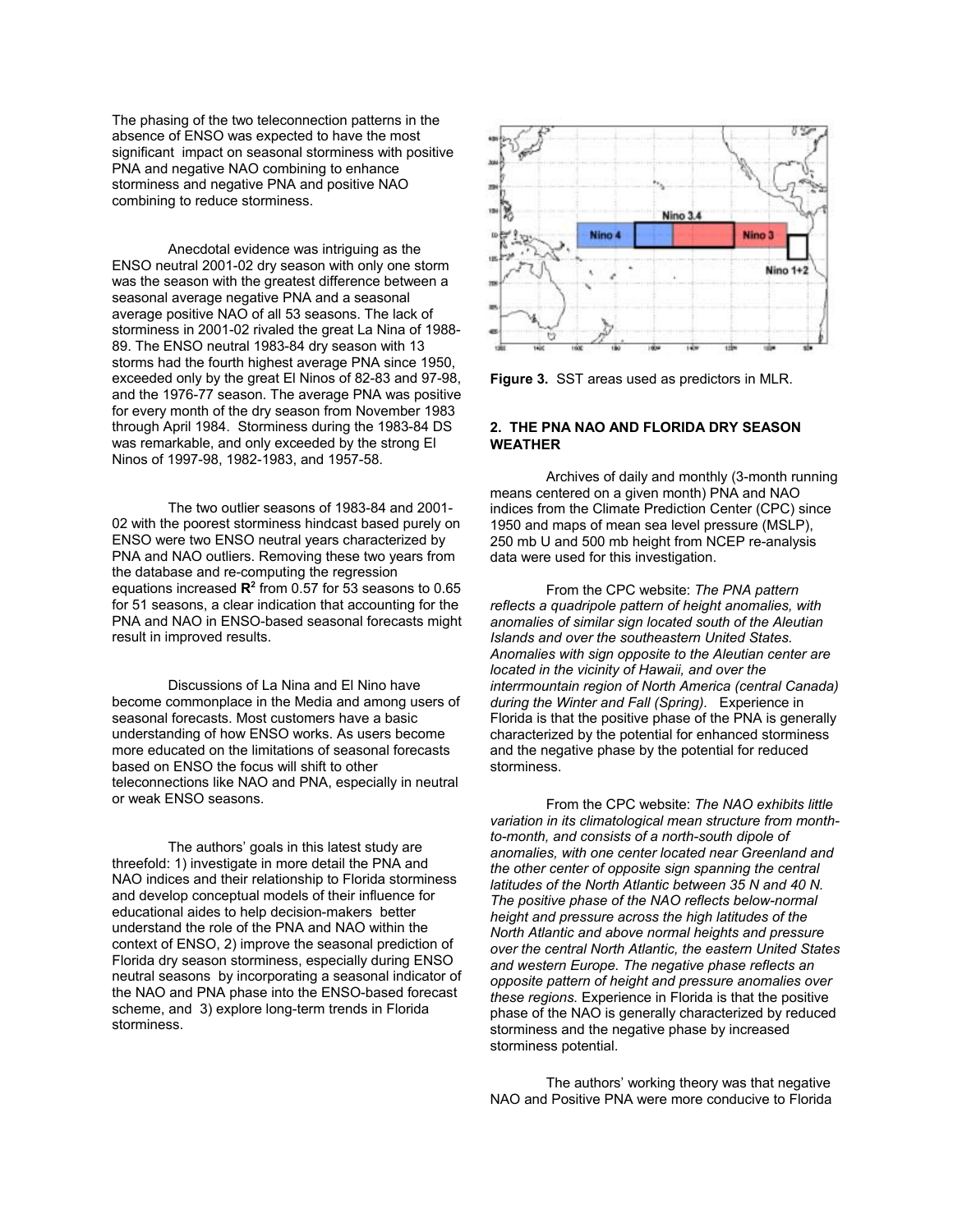dry season storminess, attendant flooding and severe weather, while positive NAO and negative PNA were more detrimental to Florida storminess or conducive to drought and wildfire. A calculation of the months with the greatest differences between the PNA and NAO indices [PNA-NAO] assuming that positive PNA and negative NAO were conducive to storms (highest positive number) and negative PNA and positive NAO were detrimental to storms (lowest negative number) was completed. The month representing the greatest difference between a positive PNA and a negative NAO was January 1977 (weak El Nino) - a stormy and cold month and the only month it has ever snowed in south Florida. The month with the greatest difference between a negative PNA and a positive NAO was April 2002 (neutral ENSO) - the driest and least stormy month (zero storms) within the season that tied the record for fewest storms.

To gain further insight into the physical relationships between the ENSO, NAO, and PNA teleconnections and Florida weather the authors considered the 27 possible combinations of ENSO, PNA and NAO phases. The authors considered neutral and extreme monthly values of the PNA, NAO, and ENSO indices to identify archetypical examples for each possible combination. The top and bottom 10 cases of monthly PNA and NAO values during the dry seasons from November 1950 through April 2003 and a second population of neutral (.0) monthly PNA and NAO values occurring during strong EL Ninos, strong La Ninas and ENSO neutral conditions were selected as potential case candidates.

The case selection was conditional in that the focus was to be first on identifying extremes (+/-) of the PNA and NAO indices and then to look at their distributions for neutral and extremes (+/-) of ENSO phases. This course was chosen because the impacts of strong La Nina's and El Nino's on Florida's dry season weather are already well known. The goal here was to try and diagnose the role or contribution of the PNA and NAO in all phases of ENSO to improve understanding of these teleconnections and seasonal forecasting. Monthly mean maps of MSLP, 500 mb height, and 250 mb U, and daily maps of each variable within each month were reviewed for each potential case to develop conceptual synoptic models to provide a physical framework for statistical forecasting, forecaster training, and educational material for customers of the seasonal forecast.

The authors' realize that there is acontinuum of possible teleconnection interactions, however, we believe that first looking at extremes of teleconnection combinations was the best method for developing conceptual models. The results of the case reviews are shown on Table 1 where months most illustrative of the various teleconnection combinations are entered in the appropriate place.

The dominance of strong El Ninos and Strong

La Ninas is immediately evident on Table 1. Strongly negative PNA and positive NAO patterns do not coexist on the scale of months with strong El Ninos and that is not a problem because we already know what impacts extremes of El Nino are likely to produce. PNA positive and neutral and NAO negative and neutral patterns occur in strong El Nino's and would theoretically be neutral or cumulative to El Ninos impact. It also appears that strongly positive PNA and neutral NAO patterns are less likely during strong La Ninas. Interestingly, most of the real-life combinations of strong NAO and PNA patterns during strong La Ninas are theoretically cumulative to La Nina's impact. In contrast to strong EL Nino and La Nina conditions, all possible combinations of extreme PNA and NAO patterns readily exist during ENSO neutral conditions.

These basic results appear to confirm the authors' beliefs that the major forecast advances for the Florida dry season are to be made in ENSO neutral seasons and that a greater understanding of the role the PNA and NAO play in dry season weather is needed. Conceptual synoptic models of the combinations of teleconnections shown on Table 1 will be presented at the poster session. In general, the teleconnections acted to influence the latitude, strength and longitudinal extent of the jet stream and thus storm track. The authors next conducted multiple linear regression of SSTs, PNA, and NAO on dry season storminess to see if improvements could be made in seasonal forecasts, especially in ENSO neutral years.

#### **3. MULTIPLE LINEAR REGRESSION OF SST, NAO, AND PNA ON STORMINESS**

The first challenge was to develop seasonal measures of NAO and PNA to combine with SST variables. The most obvious method was to simply average the monthly values of NAO and PNA for each dry season (November - April) provided by the CPC and to do test correlations among all the variables. Seasonal averages of NAO and PNA from the 1950 through 2002 dry seasons were calculated and average values of Nino 1+2, 3.0, 3.4 and 4.0, including 6 months lead time, were calculated using the methods in H&A (2002, 2003, and 2004). These variables were regressed on dry season storms from 1950 through 2002 and on each other.

The results of the regressions are shown on Table 2. As before, Nino 3.0 and 1+2 had the greatest correlation with storms, followed by Nino 3.4 and 4.0. However, PNA alone (R**<sup>2</sup>**= .33) outperformed Nino 4.0  $(R<sup>2</sup> = .27)$ . The PNA is significantly correlated with all the Nino indices, especially 1+2 and 3.0 which indicate that ENSO likely plays a significant role in the PNA pattern itself. In contrast, the NAO showed no correlation with any of the Nino SST indices, and although its correlation with storms was relatively low  $(R^2 = 0.10)$ , it was still significant at the 95% level.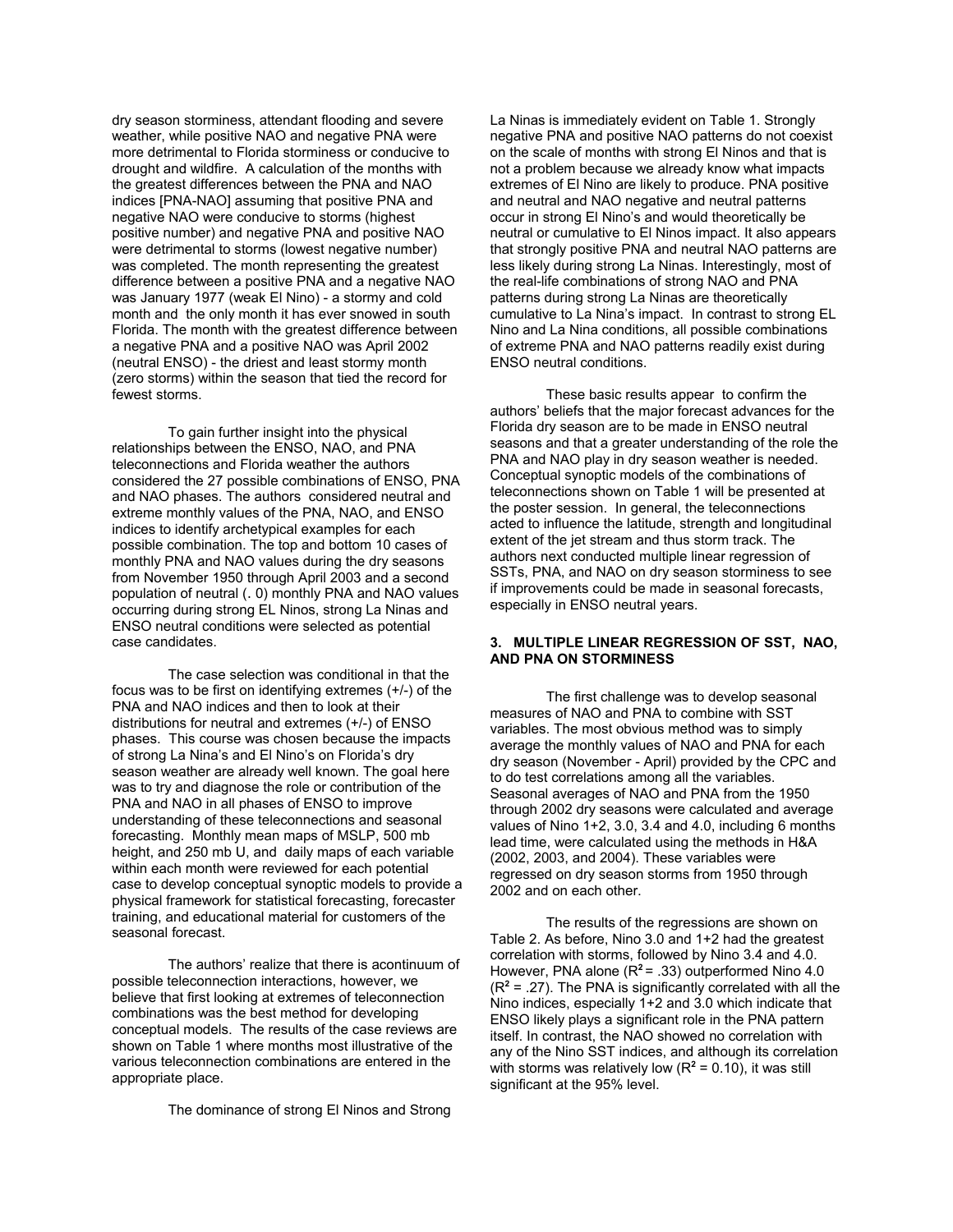|                | <b>ENSO, PNA and NAO Scenarios</b> |                            |                            |                |
|----------------|------------------------------------|----------------------------|----------------------------|----------------|
|                | $PNA$ $(-)$                        | <b>PNA (0)</b>             | $PNA (+)$                  |                |
|                |                                    | <b>MAR 1958</b>            | <b>FEB 98/FEB 83</b>       | <b>NAO (-)</b> |
| <b>El Nino</b> |                                    | <b>NOV 1972 / JAN 1973</b> | <b>MAR 1983</b>            | <b>NAO (0)</b> |
|                |                                    | <b>DEC 1982</b>            |                            | <b>NAO (+)</b> |
| <b>Neutral</b> | <b>MAR 1965</b>                    | <b>MAR 1962 / APR 1977</b> | <b>FEB 1978</b>            | <b>NAO (-)</b> |
|                | <b>MAR 2002</b>                    | FEB 1961 / FEB 1972        | <b>JAN 1981 / APR 1984</b> | <b>NAO (0)</b> |
|                | APR 2002 / JAN 1952                | <b>Nov 1978</b>            | <b>March 1986</b>          | $NAO (+)$      |
| La Nina        | <b>Nov 1973</b>                    |                            | <b>Feb 1968</b>            | <b>NAO (-)</b> |
|                |                                    | FEB 1974 / JAN 1976        |                            | <b>NAO (0)</b> |
|                | <b>FEB 1989</b>                    | <b>FEB 2000</b>            |                            | $NAO (+)$      |
|                | <b>PNA (-)</b>                     | <b>PNA(0)</b>              | <b>PNA (+)</b>             |                |

**Table 1.** Matrix of 27 possible combinations of PNA, NAO, and ENSO phase. Months illustrative of extreme and neutral cases are given for each combination observed in the historical record. Combinations with no strong cases on the scale of months are shaded and left empty.

| $R^2$      | <b>PNA</b> | $1+2$ | 3.0 | 3.4 | 4.0 | <b>Storms</b> |
|------------|------------|-------|-----|-----|-----|---------------|
| <b>NAO</b> | 0          | 0     | 0   | 0   | 0   | .10           |
| <b>PNA</b> |            | .34   | .33 | .26 | .17 | .33           |
| $1+2$      |            |       | .82 | .60 | .34 | .55           |
| 3.0        |            |       |     | .92 | .66 | .57           |
| 3.4        |            |       |     |     | .85 | .47           |
| 4.0        |            |       |     |     |     | .27           |

**Table 2.** Correlation coefficients (R**<sup>2</sup>** ) of regressions between predictor variables and of predictor variables on Florida dry season storms.

| <b>Indices</b>    | $R^2$ |
|-------------------|-------|
| PNA + NAO         | 0.42  |
| $3.0 + NAO$       | 0.64  |
| $3.0 + PNA$       | 0.60  |
| $3.0 + PNA + NAO$ | 0.67  |

Table 3. Correlation coefficients (R<sup>2</sup>) from MLR of selected predictor variables on Florida dry season storms.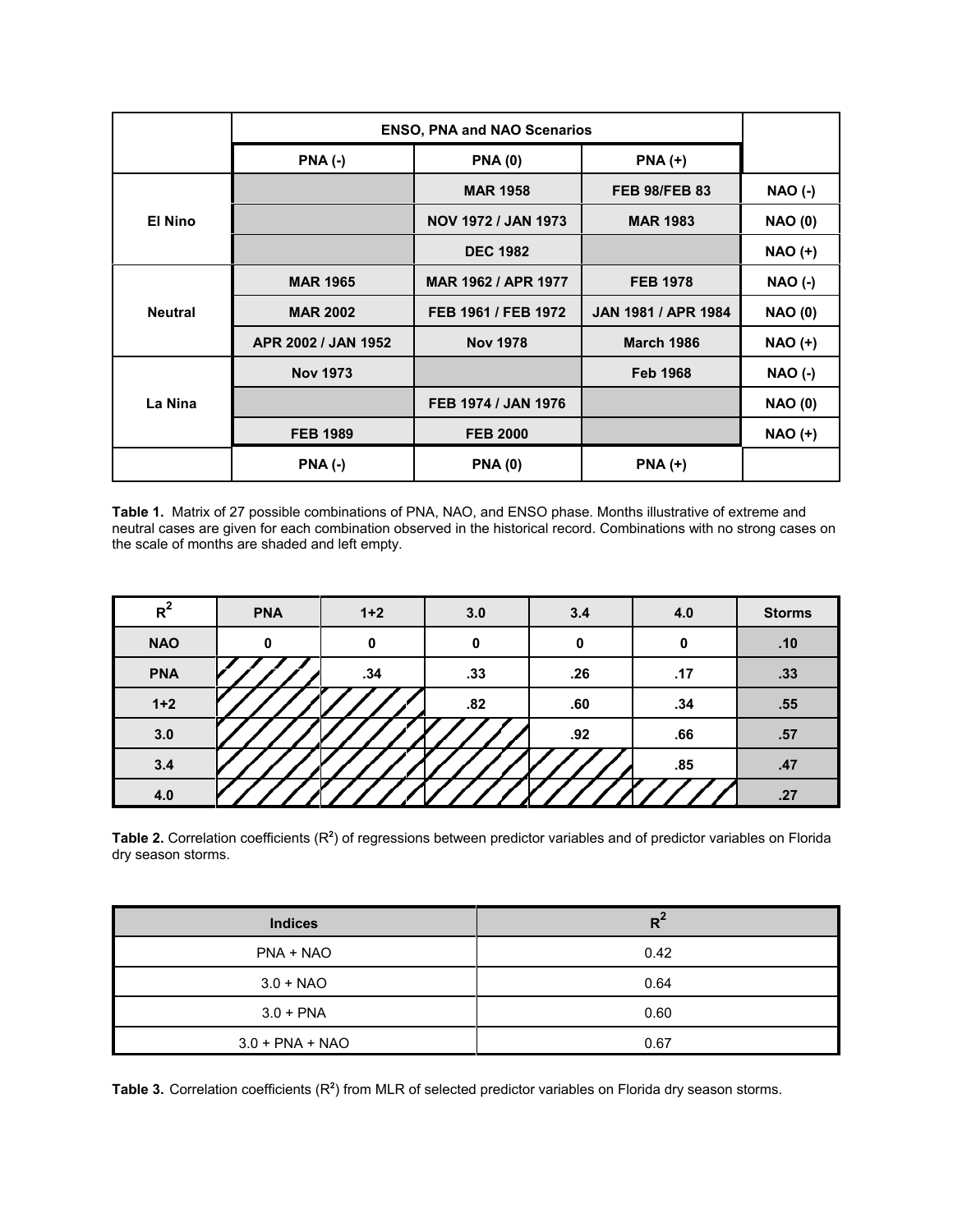These initial results were encouraging, and for simplicity's sake, further multiple linear regression analyses focused on just the Nino 3.0 index and PNA/NAO combinations with dry season storms. The results, all significant at the 99% level, are shown on Table 3. The PNA and NAO together perform reasonably well  $(R^2 = 0.42)$ , but one must remember that the PNA contains a significant component of ENSO in it. Nino 3.0 and NAO  $(R^2 = 0.64)$  outperform 3.0 and PNA  $(R<sup>2</sup> = 0.60)$  as the NAO is totally additive to Nino 3.0 versus the PNA which is duplicative of Nino 3.0 to a degree. All three indices combined together produce a very respectable  $R^2$  = 0.67 over the 53-season period of record.

Hindcasts for the past 53 seasons resulted in mean absolute errors of 1.95 for Nino 3.0 alone, 1.82 for Nino 3.0 and NAO, and 1.68 for Nino 3.0, NAO, and PNA. This indicates there is significant value in adding NAO and PNA to the ENSO-based seasonal forecast. The resulting experimental MLR seasonal storminess forecast is shown as Equation (1). The statistical results confirm the authors' thesis that negative NAO and positive PNA act to increase the potential for storminess while negative PNA and positive NAO act to reduce storminess potential.

## Storminess  $_{(NOV-APR)}$  = 6.34 + 2.9(Nino3.0  $_{MAY-APR}$ ) + **1.6(PNA** NOV-APR) -2.1 **(NAO** NOV-APR) (1)

Comparisons of forecast storminess using Equation (1) and actual storminess are shown on Figure 4. The forecast for the outlier season of 1983-84 improved from 6 using the previous ENSO-based forecast to 8 versus 13 actual storms, and although still low, would have at least indicated above normal storminess. The forecast for the outlier season of 2001- 02 improved from 6 storms to 3 storms versus 1 actual storm and would have clearly signaled below normal storminess.

To gauge the reality of the statistical storminess forecasts, all possible combinations of conditions were simulated using the historical extreme seasonal values of Nino 3.0, NAO and PNA. The results are shown in red numbers on Table 4 compared to the actual seasonal cases (blue numbers) that met the criteria. Interestingly, **Eq. 1** predicts a theoretical range of storminess from zero (strong La Nina, +NAO, and - PNA) to 17 (strong El Nino, -NAO, and +PNA) which compares to the observed range from one to 18 storms. Perhaps most important, however, was the variability accounted for by Eq. 1 during ENSO neutral conditions which were the primary focus of this investigation. Previously, ENSO-based forecasts would always forecast a normal six storms in ENSO neutral conditions, making the ENSO neutral forecast obviously problematic. With the new forecast equation including NAO and PNA the range of storm values under ENSO neutral conditions now is from two to 10 compared to an observed range in neutral conditions of from 1 to 13. The new forecast scheme is a significant improvement

over the previous ENSO-only method, assuming some measure of seasonal NAO and PNA is predictable.

The authors also investigated using other measures of seasonal NAO and PNA, such as averaging all 181 daily NAO and PNA values in a season and counting the number of days during a season that the NAO and PNA were above or below thresholds of +/- 1 and +/- 2. However, these methods gave significantly poorer results than the simple seasonal average from the three-month running means centered on the current month used by CPC. The poorer results for predicting seasonal storminess were perhaps not surprising because daily computations of predictors resulted in noisy, high-frequency signals and every swing to maxima or minima isn't always associated with an individual storm. Just as in the case with ENSO, when the PNA or NAO patterns persist in a manner favorable/unfavorable for storms affecting Florida (altering jet stream - storm tracks) they alter the odds of storm occurrence.

## **4. MULTI-DECADAL TRENDS IN FLORIDA STORMINESS**

One of the interesting by-products of the authors' research and interactions with users of seasonal forecasts over the years is the impression through anecdotal evidence that Florida has experienced more storminess and extreme weather since the 1980's. The great El Ninos of 1982-83 1997-98 are, of course, most noteworthy and memorable, and El Ninos in 1986-87 and 2002-03 brought above normal storminess in recent decades, but El Nino's in 1957-58, 1965-66 and 1972-73 also brought above normal storminess in the past. Indeed, the trend in the number of storms has not increasied in recent decades because just as many minima as maxima in storminess have occurred since 1980 as there have been 4 years (3 strong La Ninas) with just one storm. It is not the trend of storminess that has been increasing, but the "trends" of greater extremes of inter-seasonal variability and storm intensity since 1980 are inescapable.

Plots of the minimum and maximum daily MSLP for each dry season from 1948 to 2001 are shown on Figs. 5a-b respectively. Noteworthy is that 7 of the 10 most intense storms as measured by MSLP have occurred in the 20 seasons since 1982, while the other 3 most intense storms occurred within the 33-year period prior to 1982. Likewise, 7 of the 10 highest MSLP values have occurred since 1980. Clearly, the period since 1980 has been marked by extremes of storminess and drought.

To try to determine if these trends are related to trends in the predictor teleconnections PNA, NAO, and Nino 3.0, trend analyses and MLR were conducted. Figures 6a-b show the results of the simple linear trend analyses. Overall, minimum MSLP has been trending downward, indicative of more intense storms, while the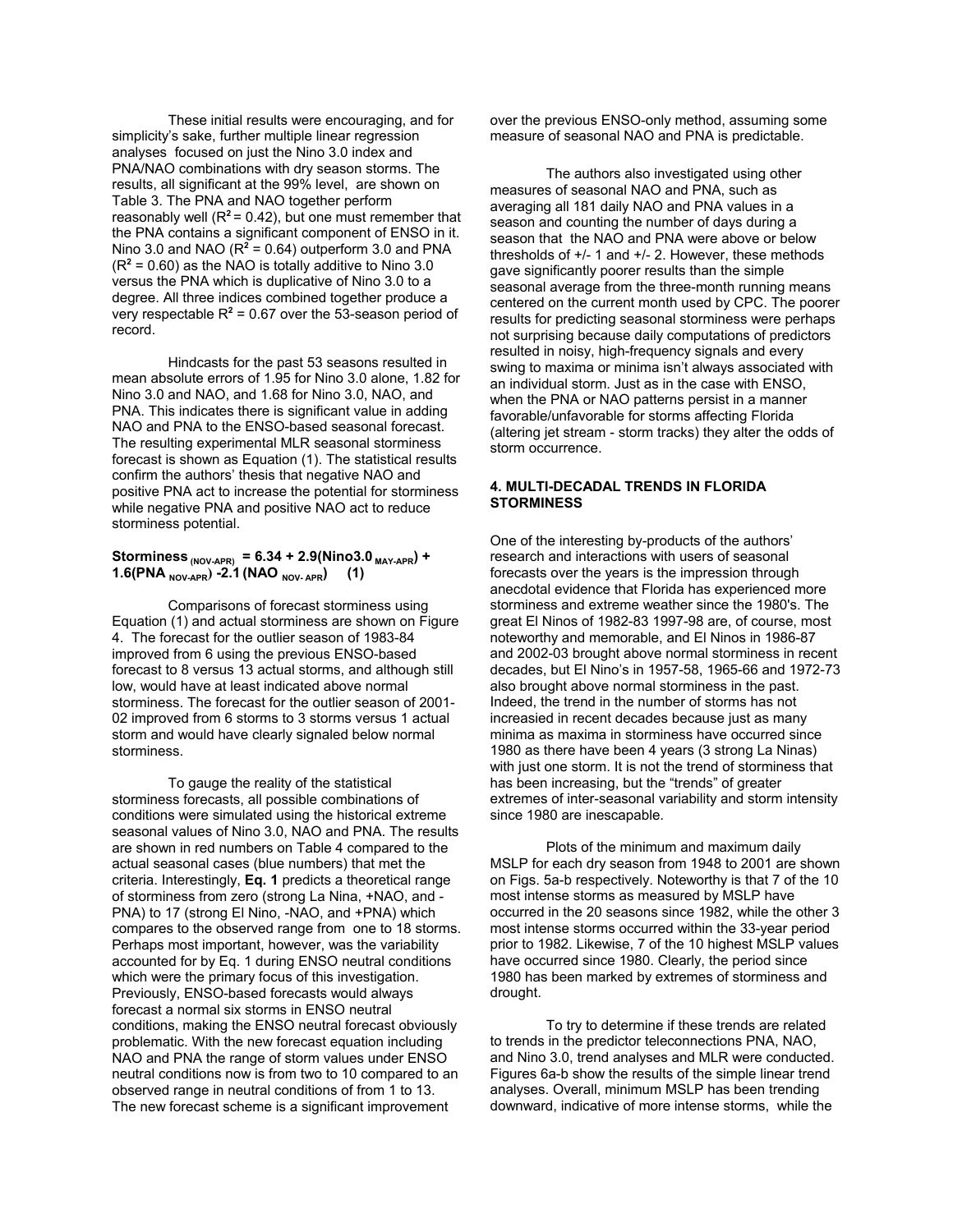

**Figure 4.** Number of Florida dry season storms from 1950 - 2002 seasons (black line) compared to dry season storms predicted by Equation 1 (blue line).

|                | <b>Theoretical Maxima/Actual Cases</b> |                         |                |                  |           |                  |                |
|----------------|----------------------------------------|-------------------------|----------------|------------------|-----------|------------------|----------------|
|                | <b>PNA (-)</b>                         |                         | <b>PNA(0)</b>  |                  | $PNA (+)$ |                  |                |
| <b>El Nino</b> | 14                                     | $\overline{9}$          | 16             | 17               | 17        | 18               | <b>NAO (-)</b> |
|                | 12                                     |                         | 14             | 6                | 16        | 16               | <b>NAO (0)</b> |
|                | 10                                     |                         | 12             | 8                | 13        | $6\phantom{1}6$  | <b>NAO (+)</b> |
|                | 6                                      | $\overline{\mathbf{7}}$ | 8              | $\boldsymbol{9}$ | 10        | 8                | <b>NAO (-)</b> |
| <b>Neutral</b> | 5                                      | 5                       | 6              | 4                | 8         | 13               | <b>NAO (0)</b> |
|                | $\overline{\mathbf{2}}$                | 1                       | 4              | 5                | 6         | $\boldsymbol{9}$ | <b>NAO (+)</b> |
| La Nina        | $\overline{\mathbf{2}}$                | 5                       | 4              | $6\phantom{a}$   | 5         |                  | <b>NAO (-)</b> |
|                | $\mathbf 0$                            |                         | $\overline{2}$ | 3                | 4         |                  | <b>NAO (0)</b> |
|                | $\pmb{0}$                              | 1                       | $\mathbf 0$    | 4                | 1         |                  | <b>NAO (+)</b> |
|                | <b>PNA (-)</b>                         |                         |                | <b>PNA(0)</b>    |           | $PNA (+)$        |                |

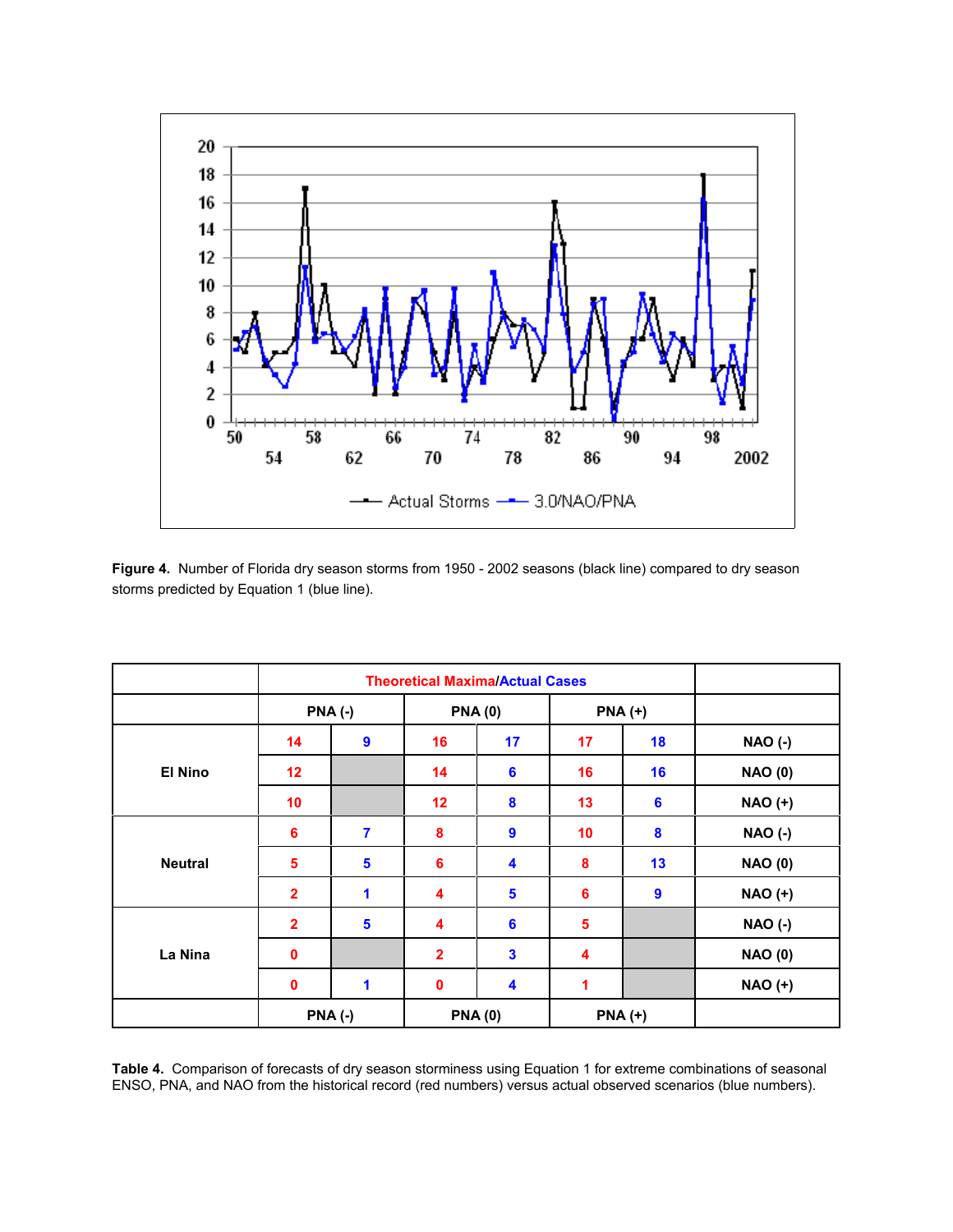NAO, PNA, and Nino 3.0 have been trending upward (Fig. 6a). Increasing PNA and Nino 3.0 would tend to be favorable more intense storms and one might conclude increasing NAO would tend to favor higher pressures. MLR of NAO, PNA and Nino 3.0 on minimum seasonal MSLP revealed a relatively strong relationship with PNA and Nino 3.0, significant at the 95% level, while no relationship at all was found with NAO  $(R^2 = 0)$ . The trend is maximum seasonal MSLP (i.e. strongest high pressure system) is positive (Fig. 6b) and NAO has the highest correlation, although not significant at the 95% level. PNA and Nino 3.0 had nearly zero correlation with maximum seasonal MSLP.

The authors have just begun to examine this issue. However, what is clear is that Florida's geography makes it very sensitive to changes from the climatological mean locations of the subtropical jet stream and Atlantic ridge axis which are controlled to a large extent by ENSO, the PNA and NAO. As Florida's population and sensitivity to weather extremes continue to increase every year, greater awareness and understanding of factors influencing storm potential are vital.

### **5. CONCLUDING REMARKS**

Clearly, considering seasonal indicators of the PNA and NAO, in addition to Nino 3.0 results in improvements in forecasting Florida DS storminess. Strong El Ninos and La Ninas are still the dominant signal, but the improvement is most significant in ENSO neutral seasons which have been problematic. These results, of course, further complicate the interpretation and use of the seasonal forecast by decision makers and speak to the need for the development of educational material. The authors' development of simple conceptual models is a first step in the process for Florida. The results presented here also beg the question: how reliably can seasonal measures of the PNA and NAO be forecast? Since the PNA is somewhat implicit in the ENSO forecast in non-neutral years, the greatest challenge is likely predicting the higher frequency NAO signal. Progress is being made by others in the long-range prediction of the NAO and PNA. Given the significance of the results shown here, until reliable forecasts of NAO and PNA are available, any reasonable indication that the PNA or NAO will favor one phase or the other can be used to subjectively adjust the ENSO-based forecast and increase awareness and understanding of potential forecast outcomes.

# **6. REFERENCES**

Please see: http://www.srh.noaa.gov/mlb/research.html for a complete list of references.

- Hagemeyer, B. C., 1998: Significant extratropical tornado occurrences in Florida during strong El Nino and strong La Nina events. **Preprints 19th Conference on Severe Local Storms.** Minneapolis, MN., Amer. Meteor. Soc., 412- 415.
- Hagemeyer, B. C., 1999: El Nino and significant tropical and hybrid cyclone tornado events in Florida. **Preprints, 23rd Conference on Hurricanes and Tropical Meteorology**. Dallas, TX, Amer. Meteor. Soc., 415-418.
- Hagemeyer, B. C., 2000a: Development of a low pressure index as a proxy for dry season severe weather in Florida and its relationship with ENSO. **Preprints, 12th Conference on Applied Climatology**. Joint with **15th Conference on Probability and Statistics in the Atmospheric Sciences** Asheville, NC, Amer. Meteor. Soc., J22-25.
- Hagemeyer, B. C., 2000b: Development of a low pressure index as a proxy for dry season severe weather in Florida and its relationship with ENSO. Preprints, **20th Conference on Severe Local Storms.** Orlando, FL, Amer. Meteor. Soc., 439-442.
- Hagemeyer, B. C., and R. A. Almeida, 2002: Experimental Forecasting of Dry Season Storminess over Florida and the Southeast United States from the ENSO Signal using Multiple Linear Regression Techniques. **Preprints, 16th Conference on Probability and Statistics in the Atmospheric Sciences.** Joint with **13th Symposium on Global Change and Climate Variations.** Orlando, FL, Amer. Meteor. Soc., J117-124 .
- Hagemeyer, B. C. and R. A. Almeida, 2003: Experimental forecasting of dry season storminess over Florida from the ENSO signal: latest results and advancements, **Preprints, 14th Symposium on Global Change and Climate Variations.** Long Beach, CA, Amer. Meteor. Soc., (on CD-ROM).
- Hagemeyer, B. C. and R. J. Almeida, 2004: Experiment in seasonal forecasting from the ENSO signal: Extreme interseasonal and intraseasonal variability of Florida dry season storminess and rainfall and the role of the MJO, PNA, and NAO, **Preprints, 15th Symposium on Global Change and Climate Variations.** Seattle, WA, Amer. Meteor. Soc., (on CD-ROM).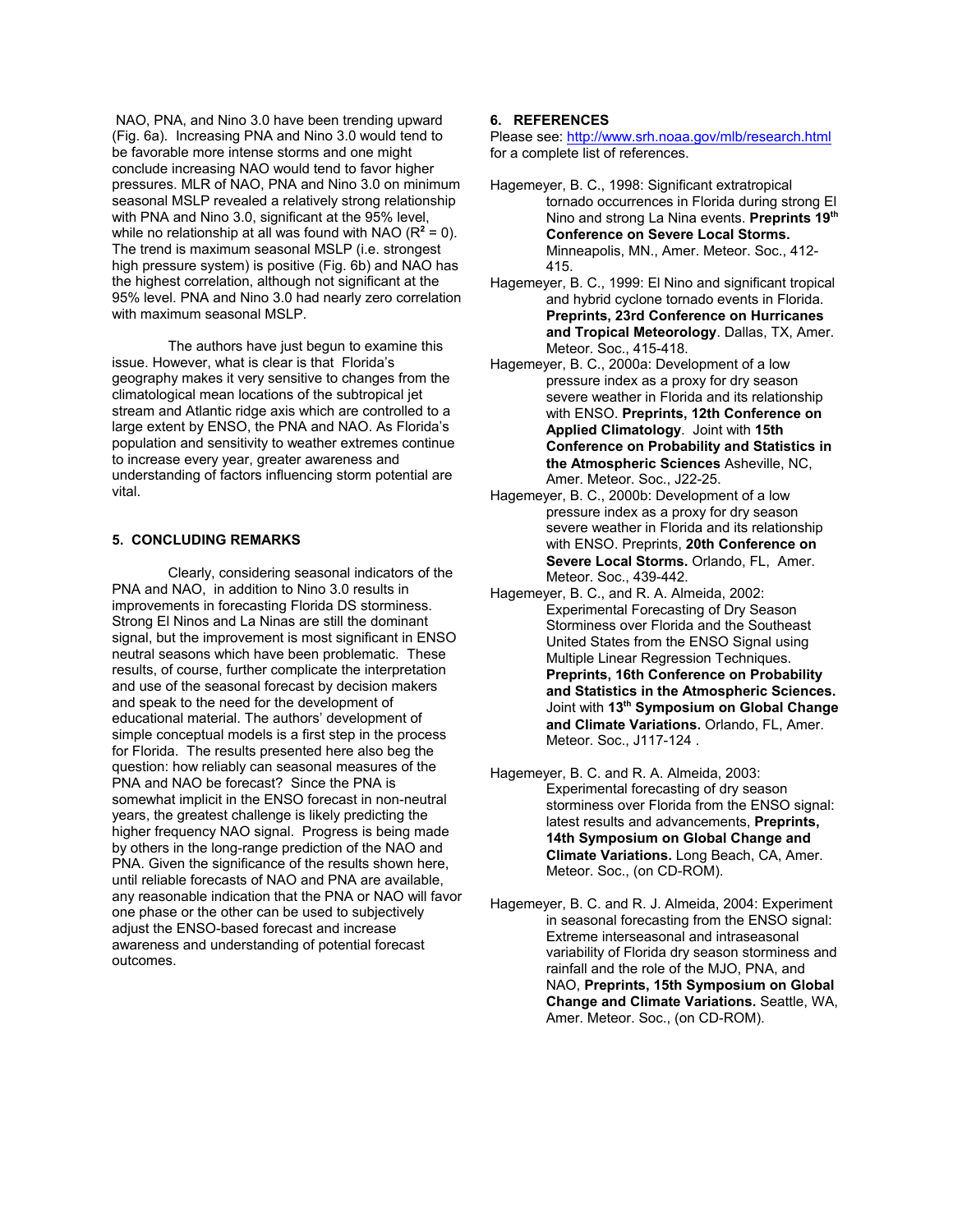

**Figure 5a.**



**Figure 5b.** 

**Figures 5a-b. Plot of lowest MSLP for each season (5a) and highest MSLP for each season (5b) from 1948 - 2001.**